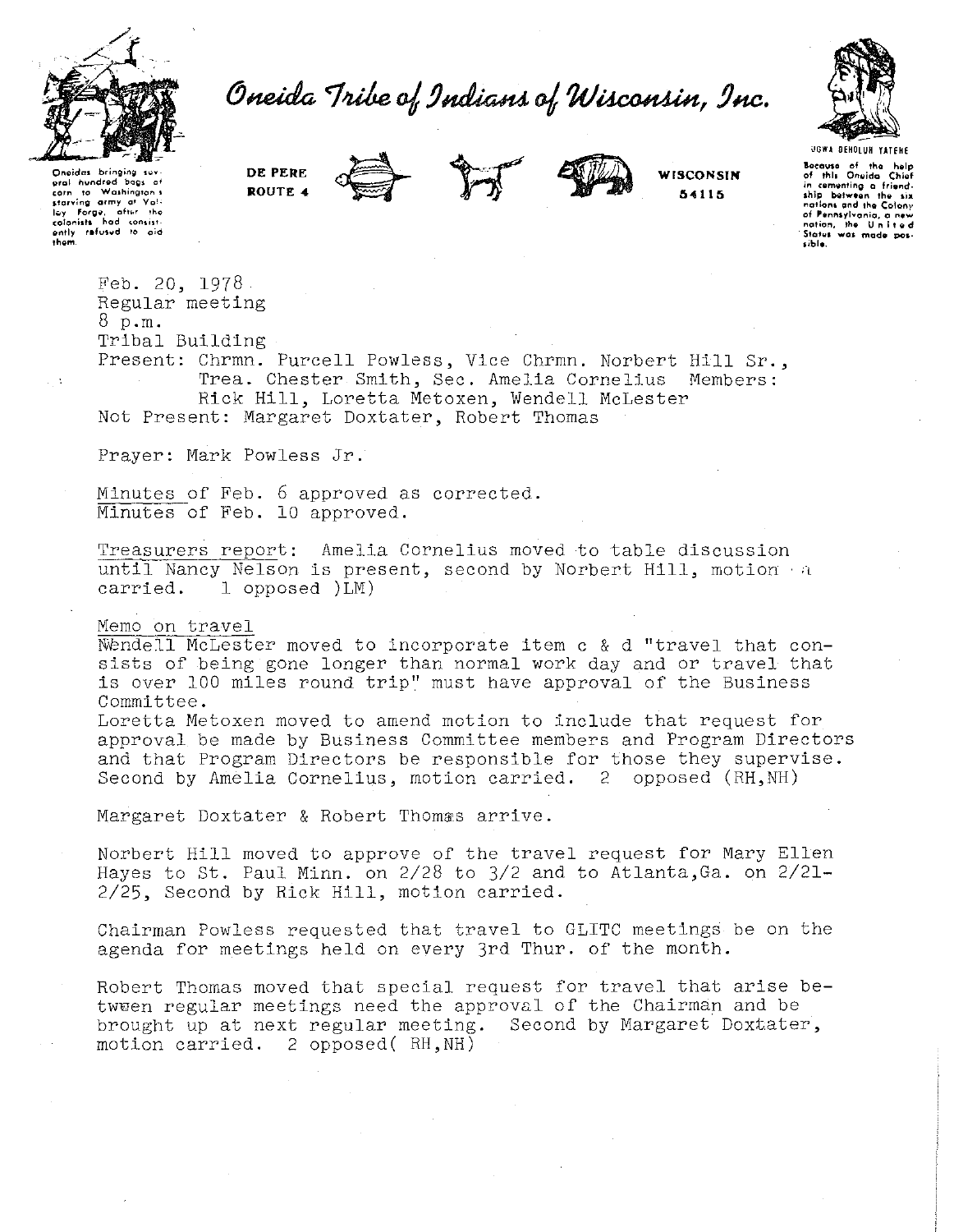2 Oneida Tribe Feb. 20, 1978

OLD BUSINESS

Commission on Aging

Wendell McLester moved to approve the Revised Commission on Aging Constitution and By-laws, Second by Norbert Hill, motion carried. Secretary request a copy for tribal files.

Norbert Hill moved to approve of John Niconish to replace Ellsworth Webster on the Home Maintainence worker position, Second by Rick Hill, motion carried. 1 opposed (WM)

## Education Office

Rick Hill moved to authorize travel to Rhinelander for Ron Skenandore Second by Wendell McLester, motion carried.

Wendell McLester moved to instruct program directors to contact Sharon Webster, Purchasing Agent, in regard to any purchase and in regard to the VQIII copier to determine most usage of the item and to make a recommendation to the Business Committee for its relocation. Second by Loretta Metoxen, motion carried. Second by Loretta Metoxen, motion carried.

(Commission on Aging and Urban CHR are interested in copier)

Robert Thomas moved to authorize the Ed. Dept. to proceed on the Savin Copier lease.

Loretta Metoxen moved to amend motion to inform Program Directors at the Sacred Heart Center to utilize the copier there. Second by Wendell McLester, motion carried. 1 opposed (NH)

Wendell McLester moved to approve the Education report, second by Rick Hill, motion carried.

Nancy Nelson arrived. Treasurers report Nancy reported that the indirect cost rate is 10.2%

Wendell McLester moved to request a budget for the General Fund and Tribal Administration for the next meeting. Seo-nd by Loretta Metoxen, motion carried.

 $6<sup>o</sup>$ 

 $\mu$ 

Norbert Hill moved to have 20% of all BINGO- $\gamma$ proprods be held in escrow until such time as they can be entered into the general fund, Seocnd by Amelia Cornelius, motion carried. Loretta Metoxen opposed because of previous motion.

Wendell McLester moved to accept the Treasurers report, scond by Norbert Hill, motion carried.

#### CETA Feb. 9, minutes

Wendell McLester moved to approve the recommendation to hire Corrine Robelia and Kelly Stevens (contingent upon Kelly getting his drivers license in 30 days) as Boys/Girls Club assistants. Seocnd by Robert Thomas, motion carried.

Norbert Hill moved to authorize Reso. 2-20-78-疏 for agricultural funds from the BIA, second by Rick Hill, motion carried.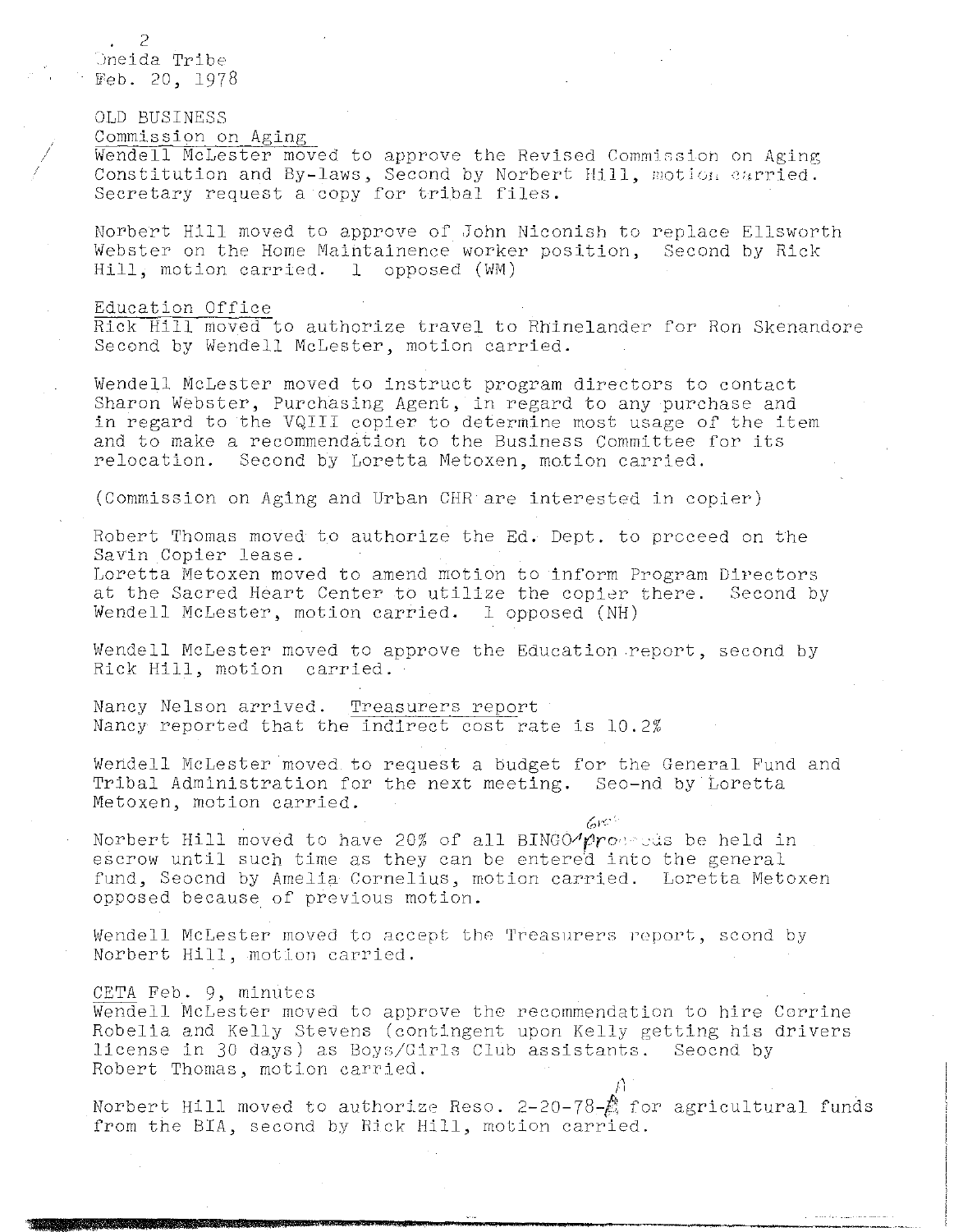3 1eida Tribe /eb. 20, 1978

 $\frac{1}{2}$ 

Wendell McLester moved to concur with the recommendation to hire<br>Chas Wheelock (\$10,000 and to have CETA come up with \$2000 more  $(S10,000$  and to have CETA come up with \$2000 more if possible) for the Agricultural Director. Second by Rick Hill, motion carried.

Norbert Hill moved to approve the revised job description of the Community Garden Site Coordinator to Asst. to the Agricultural Program Coordinator, second by Amelia Cornelius, motion carried.

Amelia Cornelius moved to approve the FEb. 9, 78 minutes, second by Rick Hill, motion carried.

Feb. 14 minutes Wendell McLester moved to approve the recommendation to submit the following job positions to Out. Co. Title VI: Tutor for FLIEC, Museum Artist, Billing Clerk, Medical Transcriptionist, Maintainence Asst., Legal Secretary and Office asst. Second by Loretta Metoxen, motion carried.

Wendell McLester moved to revise David Smiths job description and raise salary from  $$4.26$  hr. to  $$4.80$  hr., Second by Norbert Hill, motion carried. l opposed (RT)

Wendell McLester moved to approve of Tina Delgado for the Youth representative on the CETA Manmpower Council, second by Amelia Cornelius, motion carried.

Wehdell McLester moved to approve of Doris Smith job revision and that salary be increased form \$2.65 hr to \$3.15 hr., second by Amelia Cornelius, motion carried.

Wendell McLester moved to appprove the Feb. 14, 78 minutes, second by Robert Thomas, motion carried.

Robert Thomas moved that the proper chain of command be followed in regard to action in utilizing CETA funds, second by Amelia Cornelius, motion carried. 1 abstained (LM)

#### Indian Action Team

Presently working on Nursing Home, Museum, Bob Smith home and Winterization.

Robert Thomas moved to authorize ITAC to proceed on additional work at the Nunsing Home: 1.Zone fire alarm, 2. Provide electric wall heaters in toilet rooms, 3. Visual warning on fire alarm, 4. Manual switch to kitchen exhaust and 5. Heat in attic spaces, Second by Norbert Hill, motion carried. l opposed (MD)

#### Industrial Developer

Loretta Metoxen moved to have Carl get an .opinion on the Sturgis Newport Agreement from the Area Solicitor and a corporate attorney by the next regular meeting. Second by Chester Smith, motion carried.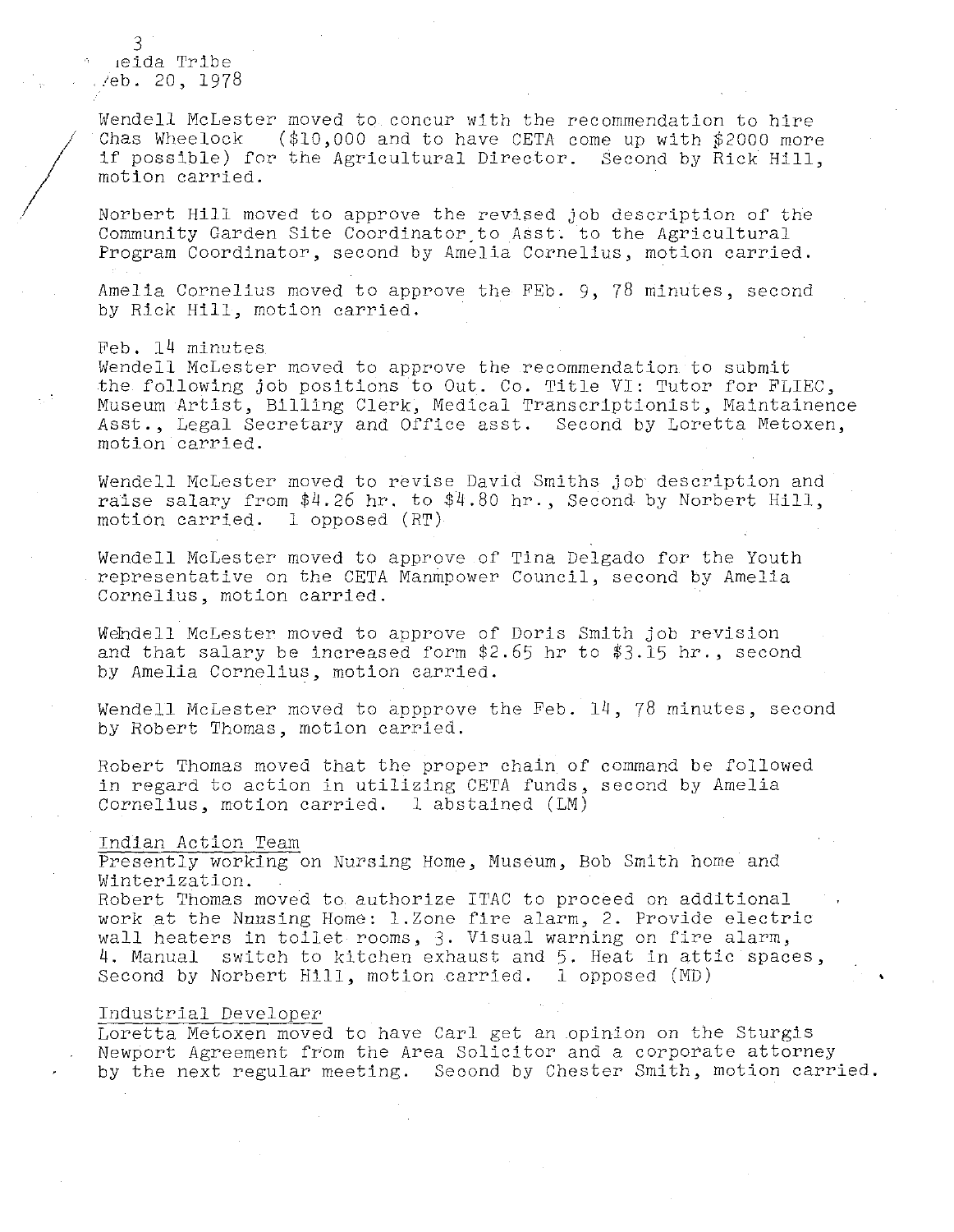cida Tribe *:b.* 20, 1978

# Housing

Loretta Metoxen moved to approve of Reso. 2-20-78-B for 35 scattered Housing units for Wis. 10-7, second by Robert Thomas, motion carried.

Robert Thomas moved to approve the recommendation of Alan King on the Oneida Housing Authority to replace David 'Sonny' King, Seocnd by Amelia Cornelius, motion carried.

Robert Thomas moved to approve the Housing report, second by Loretta Metoxen, motion carried.

Amelia Cornelius moved to include lot 12 of Sand Hills site with the lease agreement with the Housing Authority, scond by Norbert Hill, motion carried.

# Planning Office

Mike Sommerholder was introduces as the new staff member. Report on Comprehensive Plan Progress.

#### Legal Office

---. ----------

Complaint by Loretta F. Webster.

Loretta Metoxen moved to designate someone to evaluate Loretta F. Webster home and report to the Business Committee and make a recommendation to resolve the situation. Second by Robert Thomas, Chester Smith amended motion to designate Hurley Parkhurst to to the evaluation and recommendation, second by Robert Thomas, motion carried.

Loretta Metoxn suggested thatthe Commission on Aging draft a request for a Building Inspector and present to CETA for funding.

Wendell McLester excused at 10:45 p.m.

Norbert Hill moved to approve the Memorandum of Points in support of postponement of Docket 301 to present to tthe Court. Appeal No. 5-76. Second by Loretta Metoxen, motion carried.

Norbert Hill moved to adopt Res. 2-20-78-C to request the U.S. Dept. of Interior to repoet on findings on the conflict of interest issue in regard to Marvin Chapman, second by Loretta Metoxen, motion carried.

Norbert Hill moved to adopt Res. 2-20-78-D in regard to an investi gation of the Dept. of Interior, second by Loretta Metoxen, motion carried.

Jerry Hill reported a meeting in New York on March 3-5 of the Grand Council in Onadaga Reservation and suggested attendance by law clerks, Business Committee and any others interested.

Norbert Hill moved to concur with the request to send a law clerk, Chairman and other Business Committee members to attend meeting in New York, second by Loretta Metoxen, motion carried. 2 opposed (AC,CS)